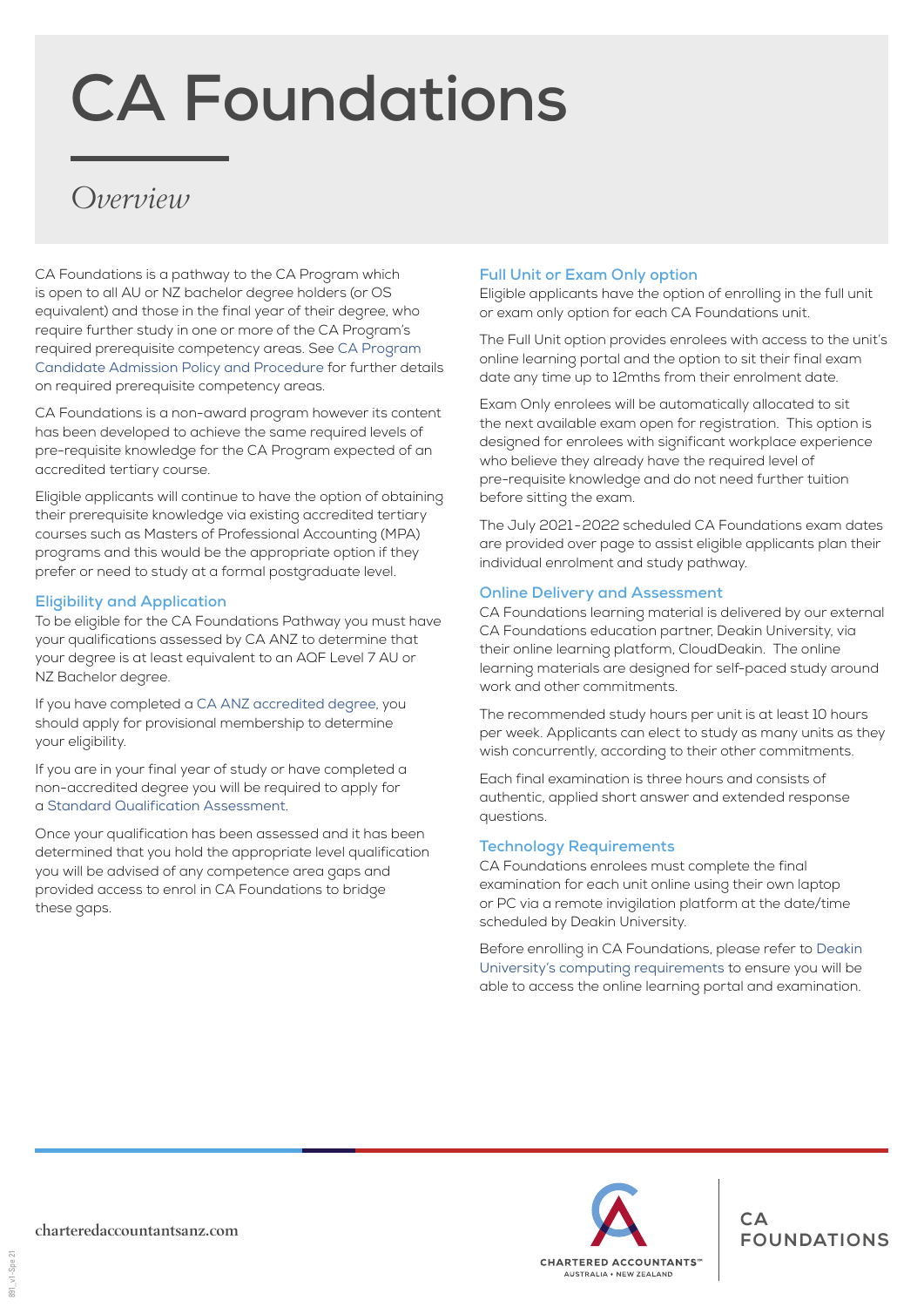#### **Enrolment**

Eligible applicants who wish to commence their full-unit study from 5 July and/or enrol in the exam-only option for the October 2021 Exam Session will be able to submit their online enrolment from 10 May.

From 5 July 2021, all eligible applicants will be able to enrol in and commence their CA Foundations unit/s at any time and select to sit their final exam during one of six exam sessions per year.

#### **Fees to 30 June 2022**

Fees must be paid in full by credit card at the time of online enrolment:

#### **Australia (\$AUD)**

\$1135+gst per unit - for full unit \$565+gst per exam - for exam only

#### **New Zealand (\$NZD)**

\$1230+gst per unit – for full unit \$610+gst per exam – for exam only

Once paid, CA Foundations fees are not refundable. Refer to FAQs on page 5 for further details.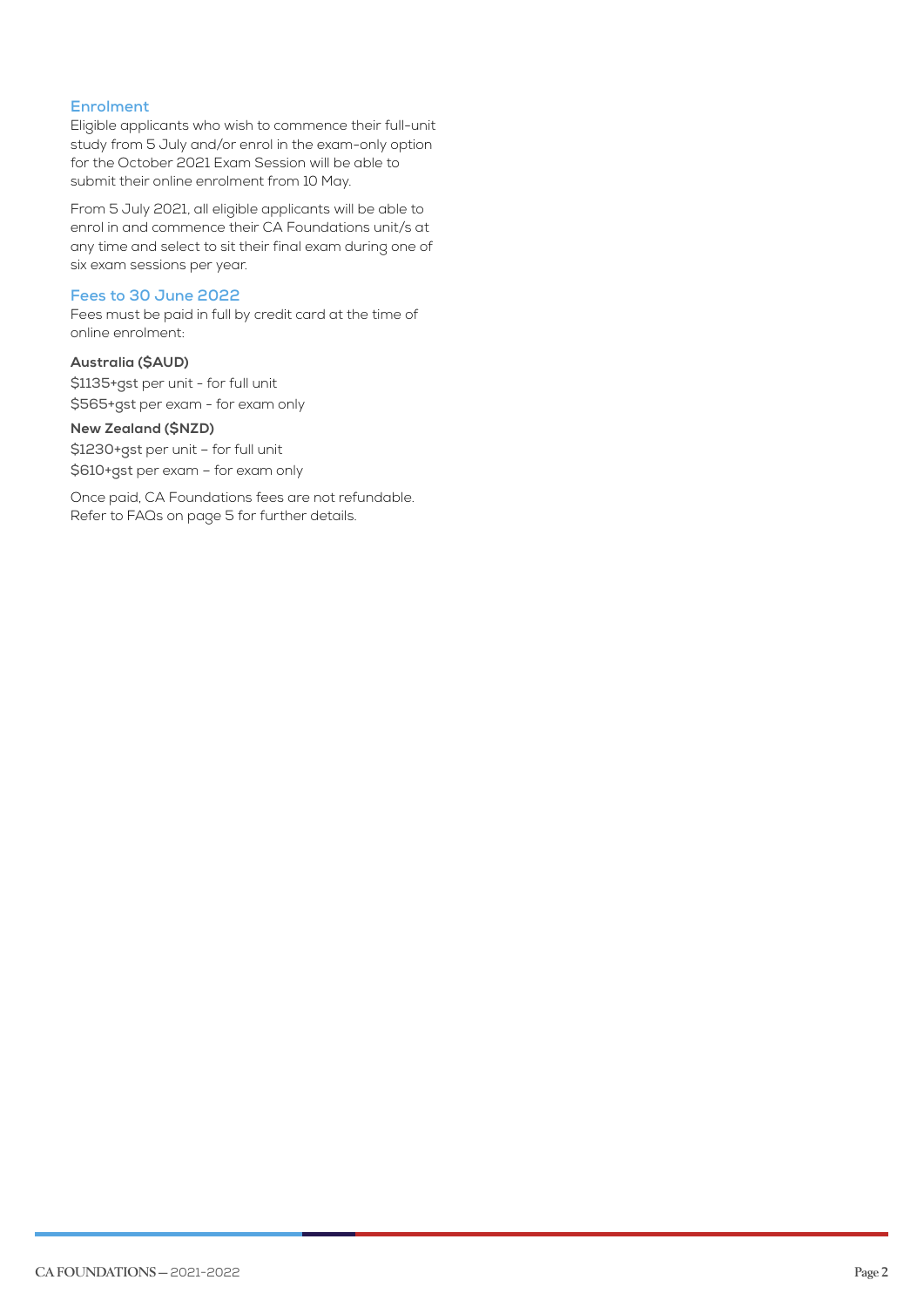### **Exam Schedule: July 2021-2022**

From 5 July 2021, rolling intake will be available for all CA Foundations units allowing Full-Unit enrollees to commence their online study anytime and select their preferred exam timing from six exam sessions per calendar year. Exam-only enrollees will be automatically allocated to the next available Exam Session open for registration. It is up to individual enrollees to refer to the below schedule and ensure they submit their online CA Foundations enrolment at the right time to ensure they will be able to sit their final exam/s on their preferred date/s.

| <b>CAF Exam Sessions</b>                     |                                             | 2021<br>Session 5    | 2021<br>Session 6    | 2022<br>Session 1    | 2022<br>Session 2    | 2022<br>Session 3   | 2022<br>Session 4    | 2022<br>Session 5    | 2022<br>Session 6    |
|----------------------------------------------|---------------------------------------------|----------------------|----------------------|----------------------|----------------------|---------------------|----------------------|----------------------|----------------------|
| <b>Exam Session Registration Open Date</b>   |                                             | <b>Mon 10 May 21</b> | Mon 27 Sep 21        | Mon 22 Nov 21        | Mon 24 Jan 22        | Mon 11 Apr 22       | Mon 30 May 22        | Mon 25 Jul 22        | Mon 26 Sep 22        |
| <b>Exam Session Registration Close Date*</b> |                                             | <b>Wed 22 Sep 21</b> | <b>Wed 17 Nov 21</b> | <b>Wed 19 Jan 22</b> | Wed 6 Apr 22         | Wed 25 May 22       | <b>Wed 20 Jul 22</b> | <b>Wed 21 Sep 22</b> | <b>Wed 16 Nov 22</b> |
| <b>Exam Session Start Date</b>               |                                             | Mon 11 Oct 21        | Mon 6 Dec 21         | Mon 7 Feb 22         | Mon 25 Apr 22        | Mon 6 Jun 22        | Mon 8 Aug 22         | Mon 10 Oct 22        | Mon 5 Dec 22         |
| <b>Exam Session End Date</b>                 |                                             | Fri 22 Oct 21        | Fri 17 Dec 21        | Fri 18 Feb 22        | <b>Fri 6 May 22</b>  | Fri 17 Jun 22       | Fri 19 Aug 22        | Fri 21 Oct 22        | Fri 16 Dec 22        |
| CAF Unit<br>Code                             | <b>CAF Unit Name</b>                        |                      |                      |                      |                      |                     |                      |                      |                      |
| CAFF1                                        | <b>Accounting Systems and Processes</b>     | Mon 11 Oct 21        | Mon 6 Dec 21         | Thu 10 Feb 22        | Tue 26 Apr 22        | Tue 7 Jun 22        | Mon 8 Aug 22         | Mon 10 Oct 22        | Mon 5 Dec 22         |
| CAFF <sub>2</sub>                            | Financial Accounting - Intermediate         | Tue 19 Oct 21        | Tue 14 Dec 21        | Fri 18 Feb 22        | Wed 4 May 22         | Thu 16 Jun 22       | <b>Tue 16 Aug 22</b> | Tue 18 Oct 22        | Tue 13 Dec 22        |
| CAFF2A                                       | Financial Accounting - Advanced             | Mon 11 Oct 21        | Mon 6 Dec 21         | Thu 10 Feb 22        | Tue 26 Apr 22        | Tue 7 Jun 22        | Mon 8 Aug 22         | Mon 10 Oct 22        | Mon 5 Dec 22         |
| CAFF3                                        | <b>Audit and Assurance</b>                  | Mon 18 Oct 21        | Mon 13 Dec 21        | Thu 17 Feb 22        | Tue 3 May 22         | Wed 15 Jun 22       | Mon 15 Aug 22        | Mon 17 Oct 22        | Mon 12 Dec 22        |
| CAFF4AU                                      | <b>Business Law in Australia</b>            | Tue 12 Oct 21        | Tue 7 Dec 21         | Fri 11 Feb 22        | Wed 27 Apr 22        | Wed 8 Jun 22        | Tue 9 Aug 22         | Tue 11 Oct 22        | Tue 6 Dec 22         |
| CAFF4NZ                                      | <b>Business Law in New Zealand</b>          | Tue 12 Oct 21        | Tue 7 Dec 21         | Fri 11 Feb 22        | Wed 27 Apr 22        | Wed 8 Jun 22        | Tue 9 Aug 22         | Tue 11 Oct 22        | Tue 6 Dec 22         |
| CAFF5                                        | Economics                                   | Thu 14 Oct 21        | Thu 9 Dec 21         | Tue 15 Feb 22        | Fri 29 Apr 22        | Fri 10 Jun 22       | Thu 11 Aug 22        | Thu 13 Oct 22        | Thu 8 Dec 22         |
| CAFF68                                       | <b>Finance and Quantitative Methods</b>     | Wed 13 Oct 21        | Wed 8 Dec 21         | Mon 14 Feb 22        | Thu 28 Apr 22        | Thu 9 Jun 22        | Wed 10 Aug 22        | Wed 12 Oct 22        | Wed 7 Dec 22         |
| CAFF7                                        | <b>Management Accounting</b>                | Thu 14 Oct 21        | Thu 9 Dec 21         | Tue 15 Feb 22        | Fri 29 Apr 22        | Fri 10 Jun 22       | Thu 11 Aug 22        | Thu 13 Oct 22        | Thu 8 Dec 22         |
| CAFF9AU                                      | <b>Taxation in Australia</b>                | Fri 15 Oct 21        | Fri 10 Dec 21        | Wed 16 Feb 22        | Mon 2 May 22         | Tue 14 Jun 22       | Fri 12 Aug 22        | Fri 14 Oct 22        | Fri 9 Dec 22         |
| CAFF9NZ                                      | <b>Taxation in New Zealand</b>              | Fri 15 Oct 21        | Fri 10 Dec 21        | Wed 16 Feb 22        | Mon 2 May 22         | Tue 14 Jun 22       | Fri 12 Aug 22        | Fri 14 Oct 22        | Fri 9 Dec 22         |
| CAFF10                                       | Information and Communication<br>Technology | Wed 13 Oct 21        | Wed 8 Dec 21         | Mon 14 Feb 22        | Thu 28 Apr 22        | Thu 9 Jun 22        | Wed 10 Aug 22        | Wed 12 Oct 22        | Wed 7 Dec 22         |
| CAFF11                                       | <b>Business Acumen</b>                      | Tue 19 Oct 21        | Tue 14 Dec 21        | Fri 18 Feb 22        | Wed 4 May 22         | Thu 16 Jun 22       | Tue 16 Aug 22        | Tue 18 Oct 22        | Tue 13 Dec 22        |
| Exam Result Release Date^                    |                                             | <b>Fri 12 Nov 21</b> | Fri 14 Jan 22        | <b>Fri 11 Mar 22</b> | <b>Fri 20 May 22</b> | <b>Fri 8 Jul 22</b> | Fri 9 Sep 22         | <b>Fri 11 Nov 22</b> | Fri 13 Jan 23        |

**Please note: No alternate CA Foundations exam dates or supplementary exams will be offered.**

\* Registrations will not be accepted after this Close Date due to time required for online examination allocation and testing.

^Result Release dates are estimated and may be subject to change. Any required changes will be communicated to enrolees as soon as possible prior to the published date.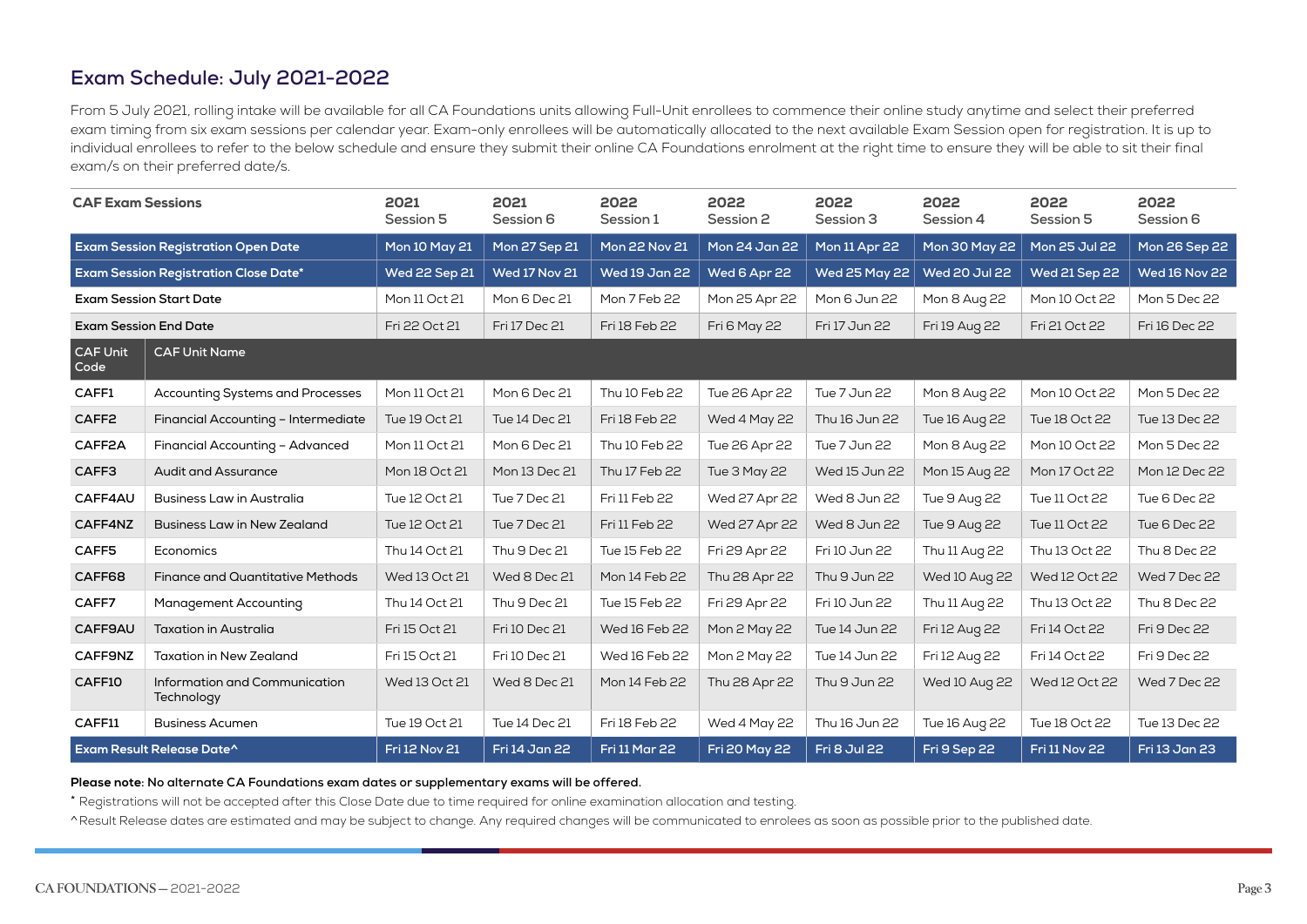# **CA Foundations Unit Descriptions**

#### **CAFF1/CAFE1 Accounting Systems and Processes**

This introductory financial accounting unit covers basic accounting principles, manual double-entry recording, accounting software use, and preparation of financial statements. Note that CAFE1 is the version for Exam Only.

#### **CAFF2/CAFE2 Financial Accounting and Reporting – Intermediate**

The focus of CAFF2 is on understanding the regulatory and conceptual frameworks that underpin accounting for corporate entities. Understanding these frameworks and accounting standards ensures that the logic behind existing accounting rules and possible alternative approaches can be understood, leading to a deeper understanding of what accounting is trying to achieve. Emphasis will be placed on particular accounting standards related to the accounting elements and specific issues pertaining to group financial reports and statement of cash flows. Note that CAFE2 is the version for Exam Only.

#### **CAFF2A/CAFE2A Financial Accounting and Reporting – Advanced**

The unit deals with some of the more complex financial accounting areas, including accounting for intangible assets, accounting for leases, accounting for employee benefits, accounting for financial instruments, foreign currency issues, and earnings per share. In addition to the more technical areas of accounting, accounting theory and accounting for corporate social responsibility are introduced. Note that CAFE2A is the version for Exam Only.

#### **CAFF3/CAFE3 Audit and Assurance**

This unit aims to provide a thorough understanding of auditing concepts and professional standards required for the professional Auditing practice. The unit provides a foundation for undertaking a financial statement audit. The unit examines auditing and assurance services with a focus on the financial report audit, and the regulatory and legal environment is discussed. Students learn about the planning, execution and reporting phases of the audit process. Note that CAFE3 is the version for Exam Only.

#### **CAFF4AU/CAFE4AU Business Law in Australia**

This unit gives students an advanced and comprehensive understanding of business law in Australia. It discusses relevant legal matters, including contract law, tort law, the law of agency, business structures in Australia and consumer protection. Note that CAFE4AU is the version for Exam Only.

#### **CAFF4NZ/CAFE4NZ Business Law in New Zealand**

This unit provides students with a comprehensive understanding of the New Zealand legal system and the legal environment in which businesses operate. It discusses relevant legal matters, including contract law, tort law, the law of agency, business structures in New Zealand and consumer protection. Note that CAFE4NZ is the version for Exam Only.

#### **CAFF5/CAFE5 Economics**

In this unit, students will explore a total of 10 topics. Topic 1 provides key concepts and definitions related to economics. Topics 2 to 5 focus on microeconomics. Students will learn about demand, supply and market equilibrium, market failure and government intervention and various forms of competition such as monopoly, monopolistic competition, perfect competition and oligopoly. Topics 6 to 10 explore macroeconomics. Students will study economics measurement, the aggregate demand-aggregate supply framework, fiscal policy and monetary policy, international trade and economic and financial crisis, exchange rates and balance of payment accounts money and capital markets. All of these topics will be facilitated with easy-to-understand examples and interactive slides, and students will also have an opportunity, within each topic, to practice short answer as well as multiple-choice questions. The unit will equip students with the most up-to-date knowledge in economics and provide useful tools and frameworks to make well informed decisions in their individual lives and business activities. Note that CAFE5 is the version for Exam Only.

#### **CAFF68/CAFE68 Finance and Quantitative Methods**

The Finance and Quantitative Methods unit comprises two parts. Part A focuses on how business organisations make financial decisions, and Part B covers how quantitative techniques can help us make finance and business-related decisions. Specifically, Part A covers business investment, financing and dividend decisions, theories of the capital market, share valuation, capital budgeting and risk management. Part A of this unit will help students learn about financial concepts, available analytical tools, and various finance issues that provide the necessary foundation to understand and solve many corporate finance problems. Part B is more technical and will cover basic statistics and probability concepts, probability distributions, parameter estimation and hypotheses test, regression analysis, time series analysis, including trend models and autoregressive models. Topics in Part B will help students understand the relationship between different financial variables, financial asset returns, aggregate market movements, and/or different market performances. Note that CAFE68 is the version for Exam Only.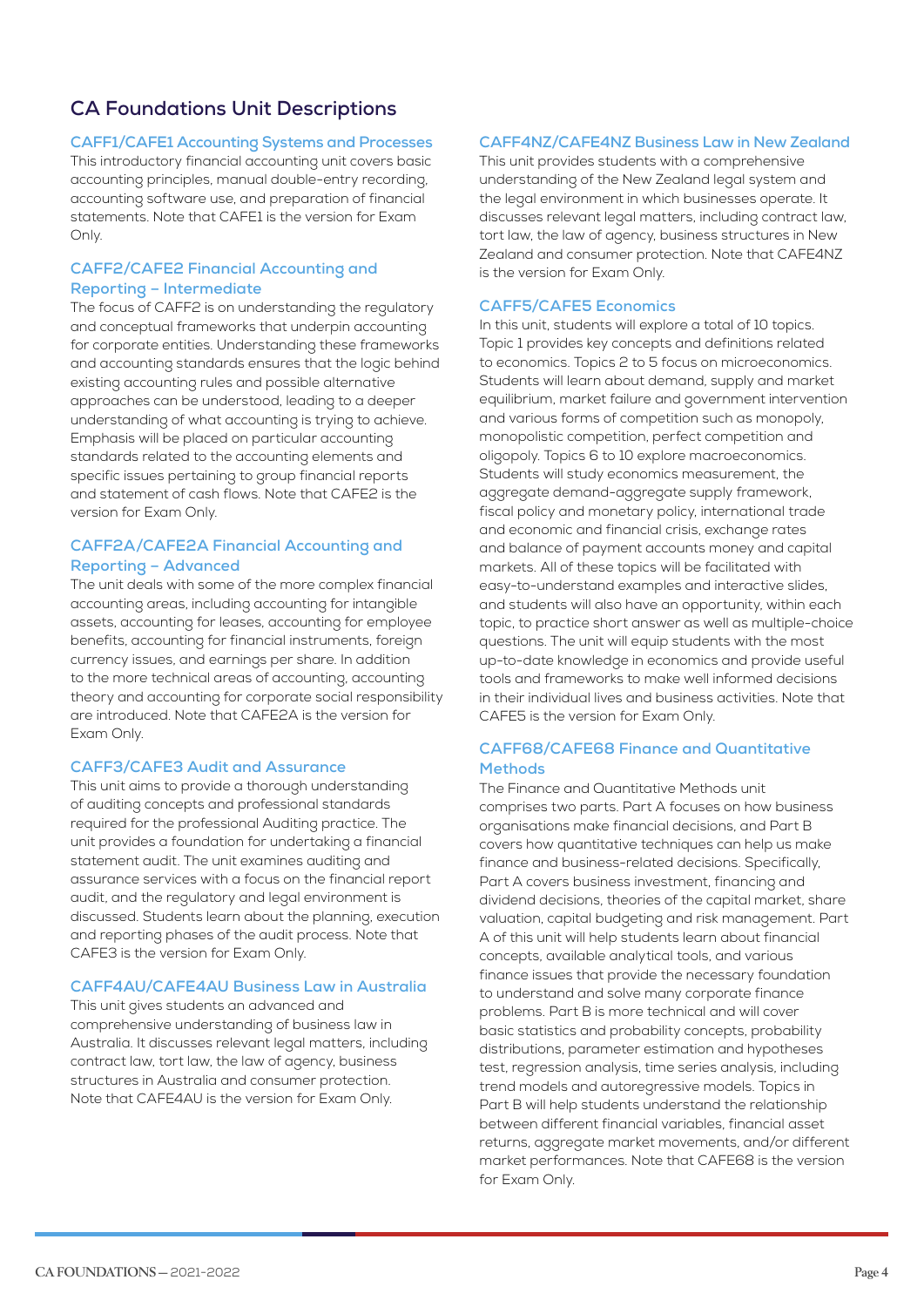#### **CAFF7/CAFE7 Management Accounting**

Management accounting is the area of accounting primarily concerned with generating financial and non-financial information for use by managers in their decision-making roles within organisations. It helps satisfy managers' information needs for setting objectives, managing resources, and adding value to key stakeholders. In this unit, students will learn different techniques and practices that will help them to identify, measure and manage costs for planning and control purposes. Students will also learn how to construct a budget, different budgeting techniques and their behavioural consequences. In the final part of the unit, students will explore financial and non-financial performance measurement systems. Note that CAFE7 is the version for Exam Only.

#### **CAFF9AU/CAFE9AU Taxation in Australia**

Tax is a concept that impacts almost everyone in Australia. Both residents of Australia and foreign residents have to determine what needs to be included in their income, what deductions they can claim, and all of this leads to how much tax they need to pay each year. In this subject, we will explore the key concepts regarding tax here in Australia - including the specific requirements and forms of income, how the capital gains tax system works, and what deductions taxpayers may be eligible to claim. At the end of this unit, students will have a strong understanding of the critical steps and issues and apply them to different scenarios. Note that CAFE9AU is the version for Exam Only.

#### **CAFF9NZ/CAFE9NZ Taxation in New Zealand**

Tax is a concept that impacts almost everyone in New Zealand. Whether you are a resident or a foreign resident, run a business, are employed, or have property here in New Zealand, it is important to understand our tax obligations. The tax base in New Zealand comprises many different taxes. Some are direct, such as income tax. Some are indirect, such as goods and services tax. When we consider a particular type of tax, we will need to drill down to more specific issues, such as what types of receipts we need to report as income? What expenses can we claim to reduce our tax? If we win the lottery, do we need to pay tax on those winnings? If we find \$1000 in a briefcase at the train station, do we need to pay tax on it? These are the types of questions that we'll explore in this unit. We'll explore the key concepts, essential tax calculations, and at the end of this unit, students will be much more informed on how to approach their tax obligations. Note that CAFE9NZ is the version for Exam Only.

#### **CAFF10/CAFE10 Information and Communication Technology**

The Information and Communications Technology (ICT) unit introduces students to key uses of ICT and its relation to accounting practice and organisational business activities in general. Students will enhance their understanding of the effect of documentation techniques and data analytics on organisational activities. It develops a greater awareness of privacy and security related threats to accounting information systems and the use of controls to overcome the risks associated with such threats. The unit familiarises students with issues around data collection, storage, and communication while exploring emerging technologies such as big data, blockchain technologies, XBRL, robotic process automation, and their impact on the accounting practice. An important takeaway for students from this unit is the understanding that information technology is becoming increasingly ubiquitous in accounting practice. Note that CAFE10 is the version for Exam Only.

#### **CAFF11/CAFE11 Business Acumen**

Business acumen covers the local and global organisational environment within which a business operates and also covers the features related to business strategy and management. The basic principles of governance, risk management, organisational structure and culture are also addressed. The intent is to provide an understanding of the influences on organisational value-creation. Note that CAFE11 is the version for Exam Only.

© 2021 Chartered Accountants Australia and New Zealand ABN 50 084 642 571 (CA ANZ). Formed in Australia. Members of CA ANZ are not liable for the debts and liabilities of CA ANZ.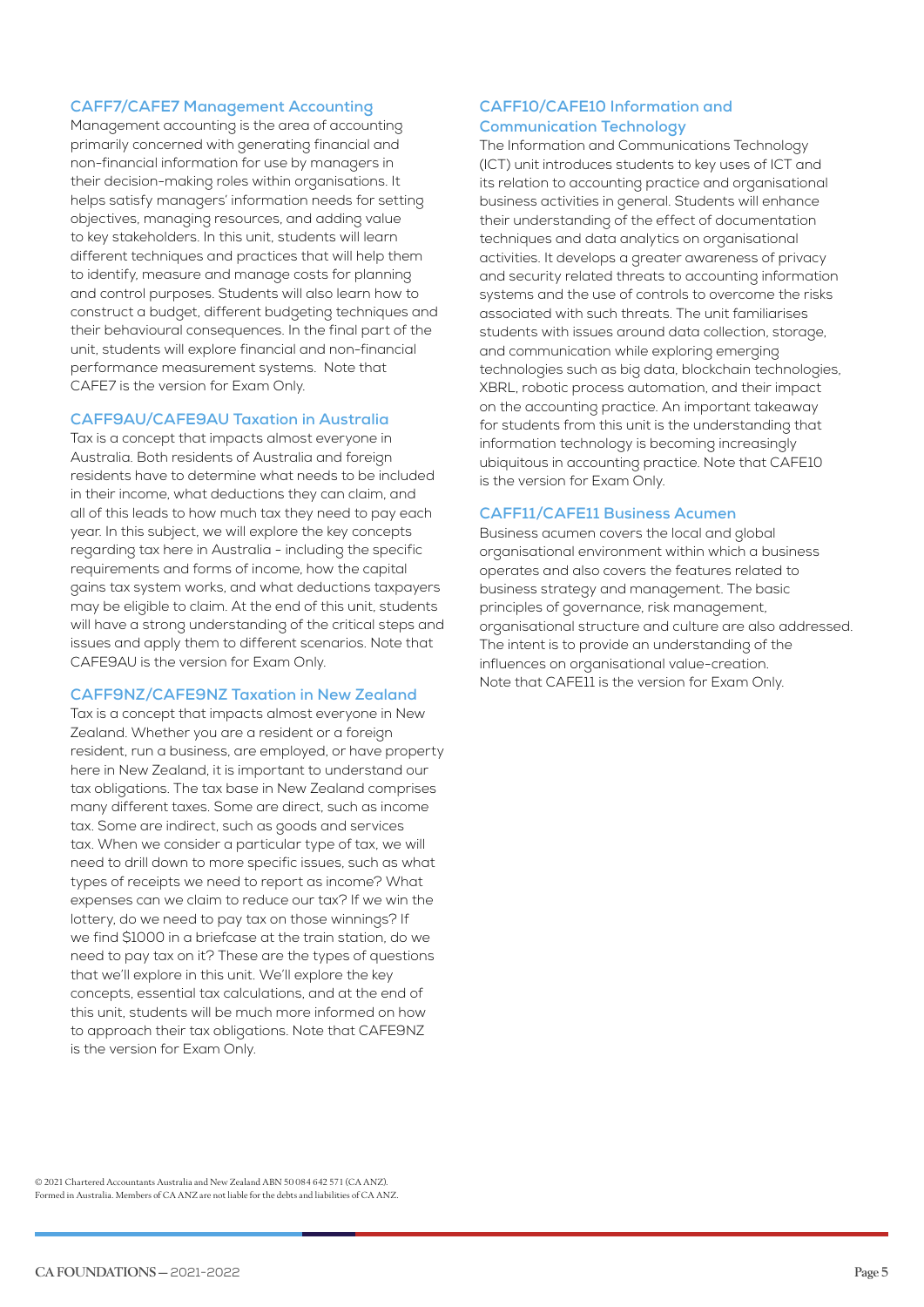# **CA Foundations Frequently Asked Questions**

#### **How long will it take for my academic qualifications to be assessed?**

You should allow at least four weeks for your standard qualification assessment to be completed. This timeframe can vary depending on current workloads.

#### **How do I enrol in CA Foundations?**

If you are assessed as eligible to undertake CA Foundations, you will be given access to the online enrolment portal via myCA. All CA Foundations enrolments must be lodged online with full fee payment within 24hrs to be confirmed.

#### **What if I have already completed some of my CA Foundations units before July 2021?**

If you commenced your CA Foundations study prior to July 2021 you can enrol in and continue your study seamlessly in the revised post July 2021 version. A [CA Foundations Pathway Map](https://www.charteredaccountantsanz.com/become-a-member/entry-requirements/chartered-accountant/ca-foundations) is available on the CA ANZ website to assist you select the correct revised units.

#### **Should I enrol in the full unit or exam only?**

The exam only option is designed for enrollees with significant workplace experience who already have the required level of knowledge to pass the exam without further study. We recommend you review the topics in the unit descriptions on pages 3 and 4 to check your current knowledge levels and if in doubt we suggest you enrol in the full unit.

#### **Can I withdraw or change my enrolment after it has been confirmed?**

You can request to withdraw your confirmed enrolment however once fees have been paid, they cannot be refunded due to the rolling intake/start anytime format. CA ANZ will only consider approving an extension to the 12-month full unit study time or deferral to the next exam-only period at no additional fee in special circumstances that are supported by medical or other documentation.

#### **Are CA Foundations fees refundable?**

Due to administrative, third party and other costs incurred by CA ANZ no transfers, deferrals or refunds are applicable to CA Foundations enrolment fees.

#### **As a full unit enrollee can I select and reschedule my preferred exam date?**

If you are a full unit enrollee, you have 12 months from your enrolment date to register for and sit your final exam. During this 12-month period you will be able to schedule and reschedule your exam date according to the exam registration close dates shown in the Exam Schedule on page 2.

CA ANZ will only consider requests to extend this 12-month period in extenuating, unforeseen circumstances that are supported by medical or other documentation.

#### **As an exam-only enrollee how can I ensure my preferred exam date?**

If you are an exam only enrollee you will be automatically allocated to the exam date for the current open exam session so it is important that you submit your enrolment on or after the your preferred exam session registration open date and before your preferred exam session registration close date shown on the Exam Schedule on page 2.

CA ANZ will only consider requests to defer to the next exam-only period in extenuating, unforeseen circumstances that are supported by medical or other documentation.

#### **How do I access the unit learning materials?**

CA Foundations learning material is delivered by our external CA Foundations education partner, Deakin University, via their online learning platform, CloudDeakin. The online learning materials are designed for self-paced study around work and other commitments.

#### **How are the CA Foundations units assessed?**

To pass each CA Foundations unit or exam-only, applicants must achieve at least 50% in the final examination.

#### **What is the exam format?**

Each final CA Foundations examination is three hours and consists of authentic, applied short answer and extended response questions.

#### **Are there past CA Foundations exams/questions that I could refer to?**

To maintain academic integrity no past CA Foundations exams or questions are released.